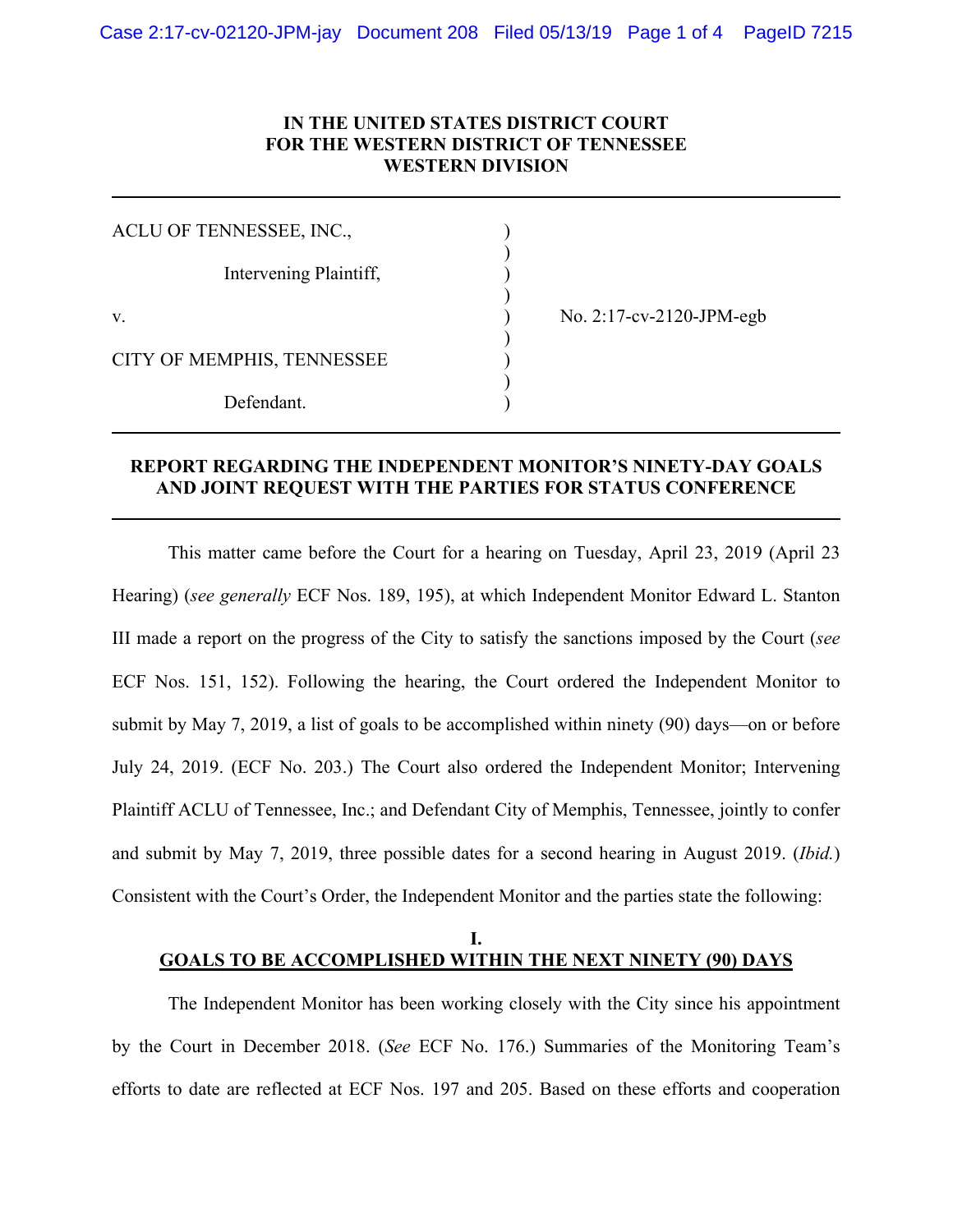between the City and the ACLU-TN, the Monitor expects the following four goals, all of which

were addressed at the April 23 Hearing, to be accomplished in the next ninety (90) days:<sup>1</sup>

- **GOAL 1:** The Monitor expects to finalize his review of new and revised Memphis Police Department (MPD) policies and training materials. Review and revision of those policies and materials already is in progress (*see generally* ECF Nos. 197 and 205). As part of this review, the Monitor will meet with Lt. Colonel David Rudolph, who oversees the MPD Training Academy,<sup>2</sup> and request interviews with the following: an appropriate sample of rank-and-file MPD officers in addition to the Command Staff and other senior leaders with whom the Monitor already has met; and other City and MPD personnel as appropriate. Relatedly, the Monitor expects to report within the next ninety (90) days about the establishment of a comprehensive, interactive training process and a timeline for comprehensive training for MPD officers on topics related to the *Kendrick* Consent Decree.
- **GOAL 2:** The Monitor expects to report the creation of a robust process for the approval of investigations that may incidentally result in the collection of First Amendment information. In partially granting summary judgment for the ACLU-TN on August 10, 2018, the Court explained that the City had failed to review and issue written authorizations for some lawful investigations of criminal conduct that may incidentally have infringed on First Amendment freedoms. (*See* ECF No. 120 at 31-33.) The third of the five sanctions that this Court has imposed on the City required the City to "establish a [written] process for the approval of investigations into unlawful conduct that may incidentally result in political intelligence" as set out by § G of the Consent Decree. (ECF No. 152 at 3.) On January 14, 2019, the City submitted to the Court a set of guidelines and an authorization form to address this deficiency. (*See* ECF No. 197, PageID 6848- 49.) Both the ACLU-TN and the Monitoring Team have offered feedback regarding those documents, and the City continues to refine them in response to that feedback. This process should be complete within ninety (90) days.
- **GOAL 3:** The Monitor expects to submit *in camera* or file under seal, as the Court prefers, an auditing and compliance program that includes an auditing methodology and protocols and considers the safeguards will ensure ongoing compliance with the *Kendrick* Consent Decree.

<sup>1</sup> The parties and the Monitor will agree on internal deadlines to allow time for any unresolved issues to be presented to the Court before the expiration of ninety (90) days.

<sup>2</sup> This meeting has been scheduled for Tuesday, May 7, 2019, at 1:00 P.M.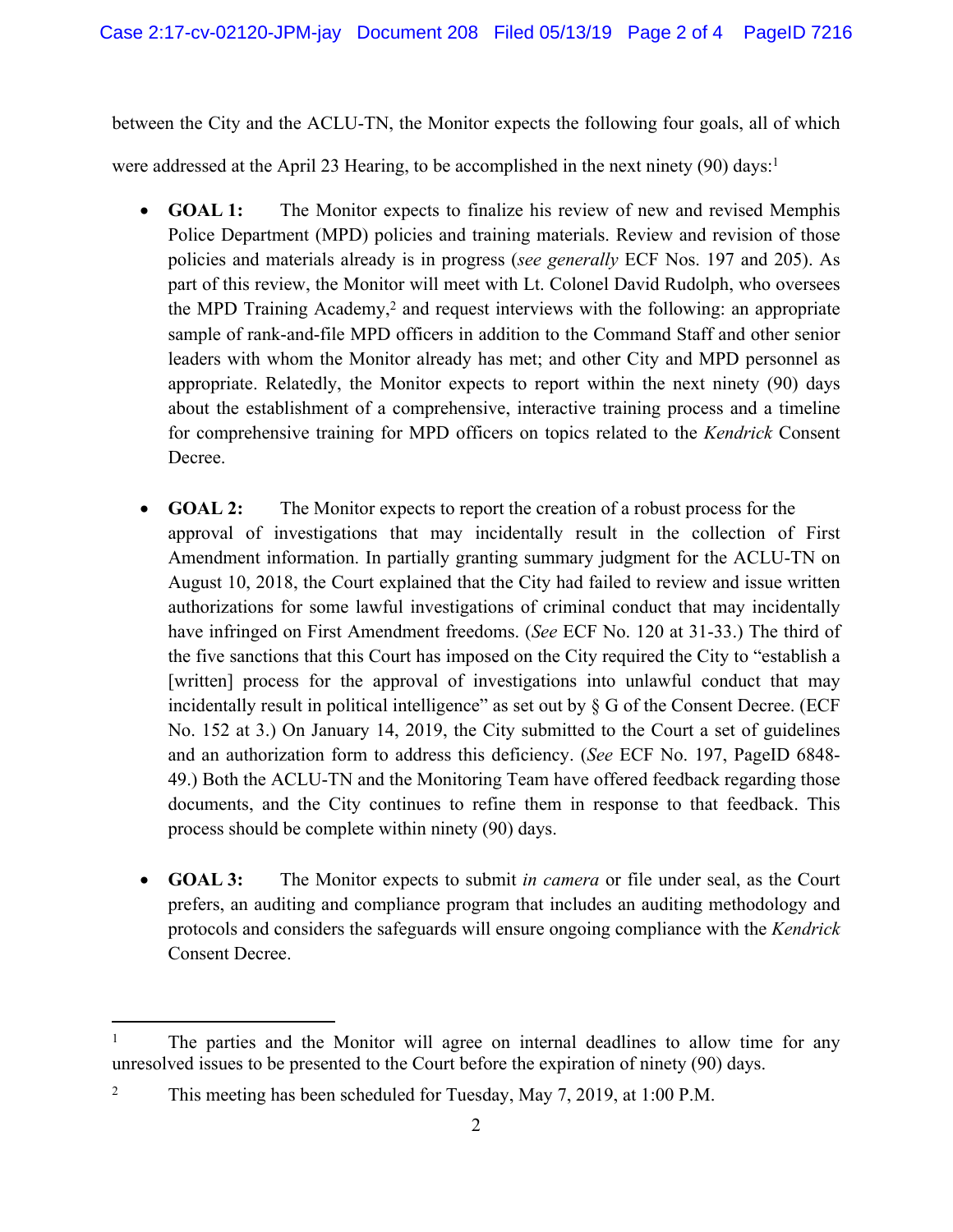• **GOAL 4:** The Monitor expects to implement a plan for soliciting public input as to the City's efforts to comply with the *Kendrick* Consent Decree. The Monitor and the parties jointly will prepare and present the plan to the Court no later than May 23, 2019. Consistent with testimony at the April 23 hearing, the plan may include focus groups and town-hall style meetings, and all public engagement will be preceded by appropriate notice and held in spaces that are easily accessible to the public. Information about public-engagement opportunities also will be available on the Monitoring Team Website, which the Monitor expects to be live within the next ninety (90) days.

### **II. PROPOSED DATES FOR AUGUST 2019 HEARING**

After conferring as Ordered by the Court, the parties and the Monitor propose the following dates for the August 2019 hearing in this matter:

- August 9, 2019;
- August 27-30, 2019; and
- September 4-6, 2019, if neither of the August options accommodates all parties and the Court.

The parties, the full Monitoring Team, and counsel are available on all dates and will be present for the hearing.

# **III. CONCLUSION**

The Monitor and the parties look forward to appearing before the Court again in August or September upon a date to be determined by the Court.

RESPECTFULLY SUBMITTED, this 7th day of May 2019,

/s/ *Edward L. Stanton III* Edward L. Stanton III (TN BPR #18904) BUTLER SNOW LLP 6075 Poplar Avenue, 5th Floor Memphis, TN 38119 Telephone: (901) 680-7200